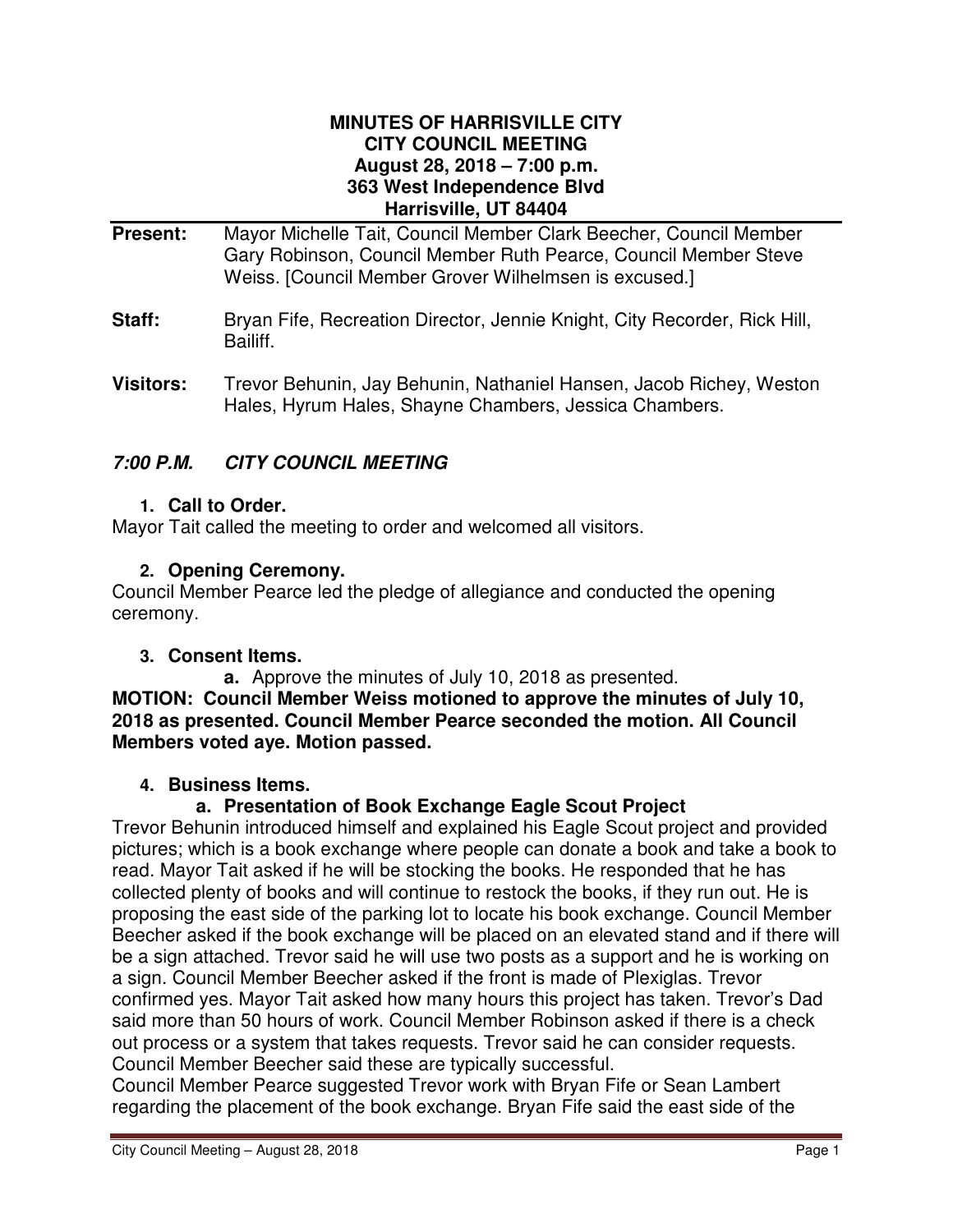parking lot is where they push snow from the parking lot during the winter months. He thought maybe closer to the building might be better. Council Member Weiss suggested maybe the island. Council Member Robinson asked who will be monitoring the books and whether he is sending out flyers to notify people. Trevor said these typically self monitor. Council Member Beecher suggested including an article in the newsletter. Trevor asked if Council would be willing to notify him when the exchange needs to be refilled. Mayor and Council agreed to have Trevor work with Bryan Fife and Sean Lambert for the book exchange location.

# **b. Heritage Days Follow-Up Discussion**

Bryan Fife said he is looking to get feedback on the Heritage Days celebration from Mayor and Council; things they liked and didn't like and what they would like to add. Council Member Beecher asked about attendance numbers. Bryan Fife admitted the numbers were not as great as we'd hoped. Trevor White, our MC, even commented the numbers were likely down due to the conflict with Plain City and their event with Ryan Shupe and the Rubberband the previous month. Overall the breakfast numbers were up, a few more than last year. Our challenge is drawing people back to the park after the break. We are currently working toward an event that will draw them back. In the past, there was a lot of money spent on advertising. We didn't spend much, if anything, on advertisement. We would like to increase that but hesitate whether this is the best place to put this money.

Council Member Beecher asked about competing events. Bryan Fife said Roy Days has always been a competing event. We decided our event would be focused on supporting our residents. There are plenty of people to support our event. We will focus on what will draw them to our event. Mayor Tait expressed she enjoyed the evening concert and the layout. She would like to see that layout back again. We are currently working on when to have the appropriate break. Mayor and Council discussed the pros and cons of having breaks throughout the day. Jennie Knight explained the evening program ideas for next year's celebration. Bryan Fife explained the proposed free breakfast. Council Members gave feedback regarding their concerns with free events. Jennie Knight explained she has received feedback to include mostly free events. Council Member Pearce suggested including a free breakfast coupon in the newsletter to residents. Those without a coupon can pay the regular fee. Council Member Weiss suggested including more kids friendly activities.

Council Member Weiss suggested buying the griddles and grill rather than paying to rent them each year. He also suggested they could be rented out with bowery reservations. Council Member Weiss also commented on the participation of Bingo. Mayor and Council agreed they enjoyed the event and thanked Bryan Fife and Jennie Knight for their efforts.

Council Member Robinson asked if the parts have been received for the splash pad. Bryan Fife explained three parts were ordered but only two of the three worked. They have re-ordered the third part which is the most important piece for things to work independently from staff. The splash pad will close for the season on Thursday, August  $30<sup>th</sup>$ . They will then fix the piece when received and winterize the splash pad once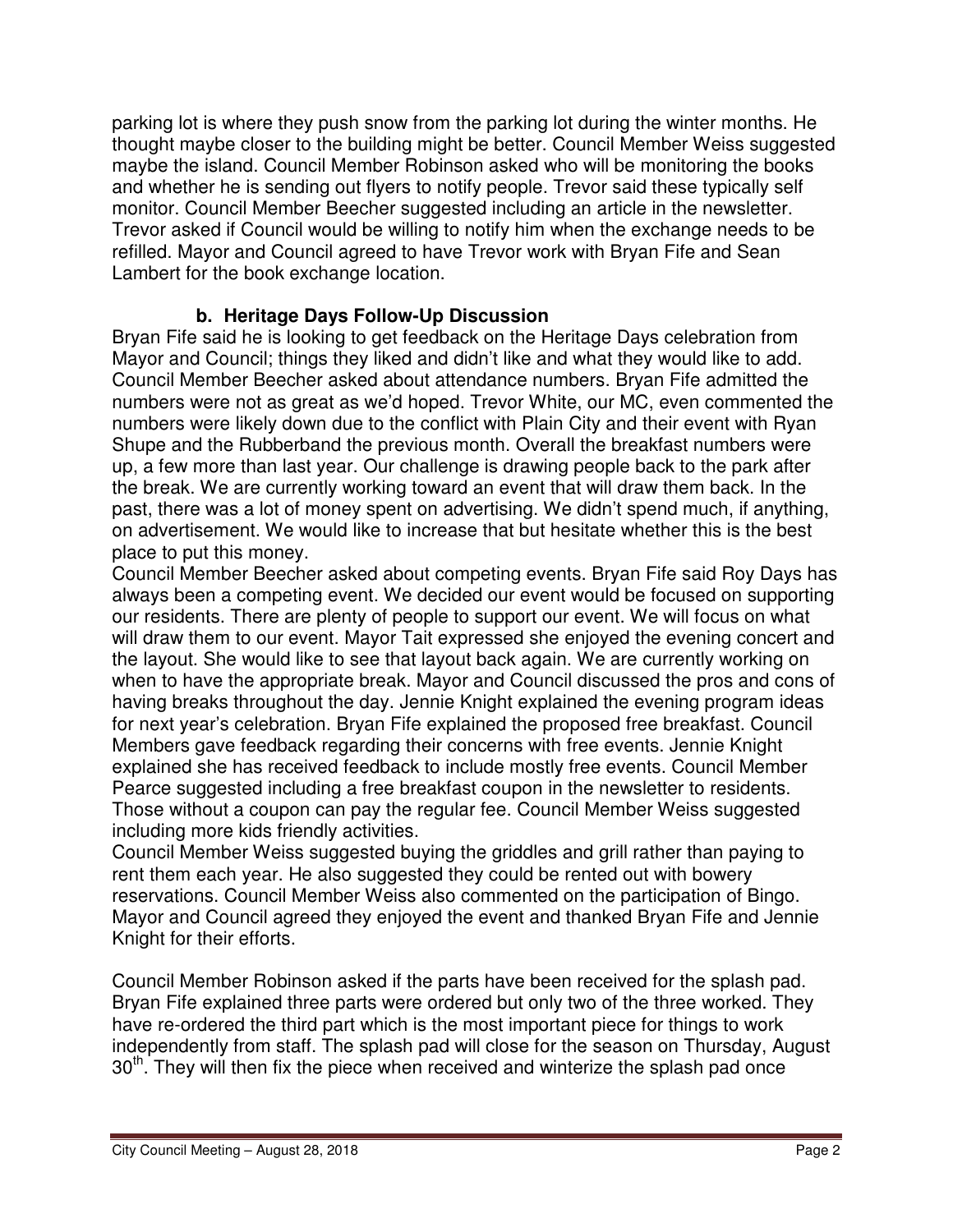things are functioning properly. Due to the dependency on staff, the splash pad has only been operating during business hours.

Council Member Robinson asked if the park issues have been addressed regarding the moss and weeds. Bryan Fife explained our new employee Robert DeVries has some experience with ponds; he previously worked on the Smith Family Park in Farr West City. There is a granular treatment and a chemical treatment for the pond. They must be careful not to affect the fish. The chemical is very expensive. They do need to go deeper with cleaning the moss. He recognizes this is unfishable currently as they try to figure this out. Bryan Fife said there are varieties of fish that eat the moss. Council Member Robinson said DNR has planted those types of fish in other ponds to help with moss problems. If those types are caught, they must be released. Bryan Fife said when DNR stocked the fish for the fishing tournament; they did mention types of fish that will eat that down.

Bryan Fife said they were completing the pond project with little to no monetary means. They will have to address the costs of treatment in the future. And also the potential of installing rocks on the south side.

## **5. Public Comments - (3 minute maximum)**

Shane Chambers, 820 West Harrisville Road, said he came today to express his concern with parking issues on West Harrisville Road. The Townhomes on the Ogden side of the road have a red painted curb which creates a problem with people parking permanently in front of their house. They have witnessed three accidents so far. The "jog" in the road does not make sense to him. The housing needs somewhere to park but they are creating problems on the north side. They would like to keep the parking on their side but things need to change. These vehicles were parked over the winter months when the winter parking ordinance was in place. They showed pictures where cars are blocking their garbage pickup and also mail delivery. Neighbors have also experience blocked driveways by semi trucks along with other similar issues. Nathaniel Hansen said there is increased traffic in front of the townhouses. He would like to have someone address the issue with turn lanes.

Mayor Tait said she will have staff look into this issue. She recommended these residents call the non emergency dispatch number to report cars that are not abiding by the parking regulations.

# **6. Mayor/Council Follow-Up:**

Council Member Weiss reminded Council they are holding a staff barbeque on September 15<sup>th</sup> at 5:30pm. Mayor and Council discussed who will be available to attend this end of year picnic for city staff.

Mayor Tait reminded Council of training sponsored by the Utah League of Cities and Towns from September 12<sup>th</sup> through 14<sup>th</sup>.

**7. Closed Executive Session:** Utah State Code §52-4-205(1)(a): The Council may consider a motion to enter into Closed Executive Session for the purpose of